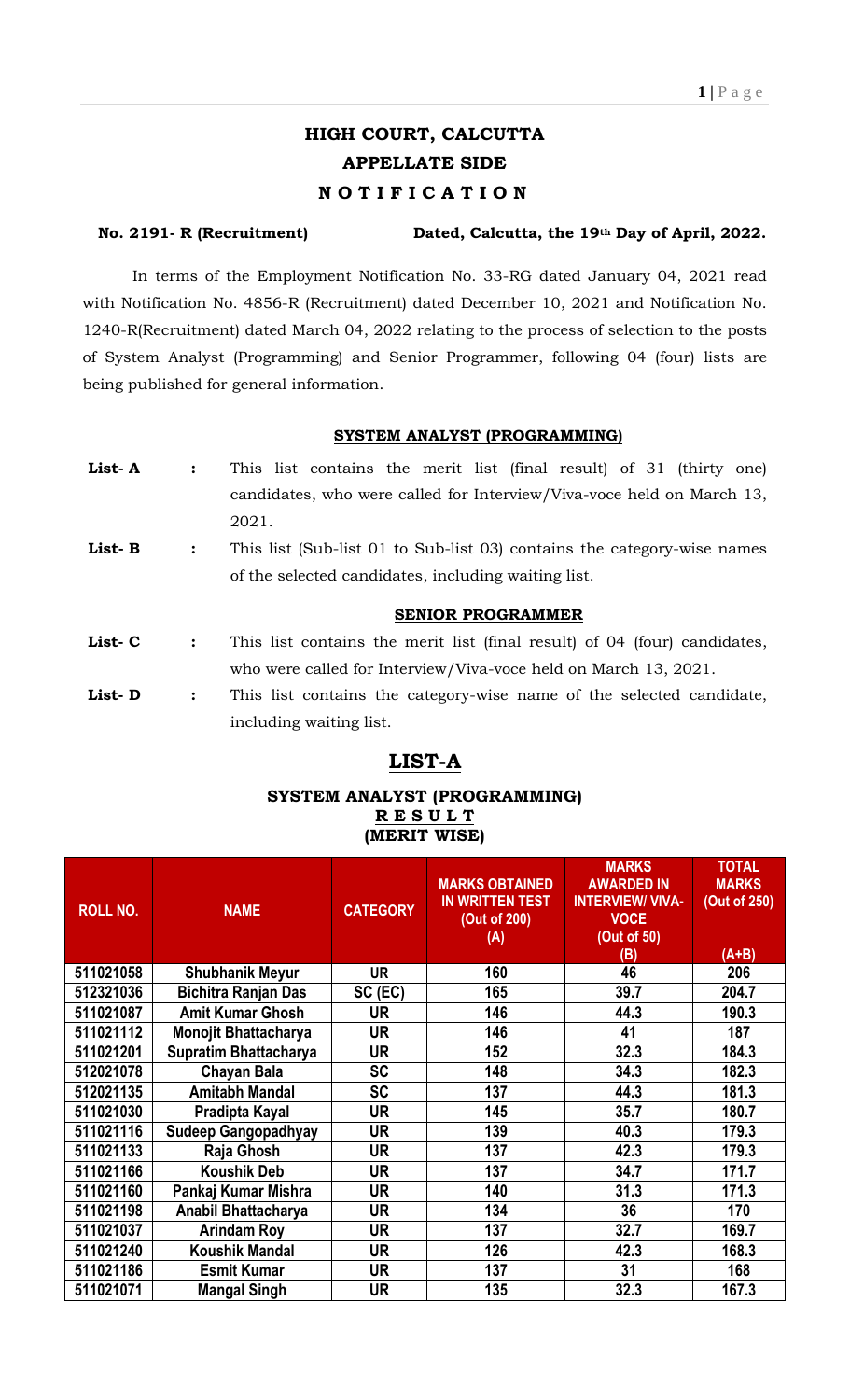| <b>ROLL NO.</b> | <b>NAME</b>                | <b>CATEGORY</b> | <b>MARKS OBTAINED</b><br><b>IN WRITTEN TEST</b><br>(Out of 200)<br>(A) | <b>MARKS</b><br><b>AWARDED IN</b><br><b>INTERVIEW/ VIVA-</b><br><b>VOCE</b><br>(Out of 50)<br>(B) | <b>TOTAL</b><br><b>MARKS</b><br>(Out of 250)<br>$(A+B)$ |
|-----------------|----------------------------|-----------------|------------------------------------------------------------------------|---------------------------------------------------------------------------------------------------|---------------------------------------------------------|
| 511021094       | <b>Arnab Banerjee</b>      | UR              | 130                                                                    | 35.7                                                                                              | 165.7                                                   |
| 511021053       | <b>Somnath Chakraborty</b> | <b>UR</b>       | 126                                                                    | 39                                                                                                | 165                                                     |
| 511021204       | <b>Rudrarup Mukherjee</b>  | <b>UR</b>       | 131                                                                    | 30.3                                                                                              | 161.3                                                   |
| 511021165       | <b>Suman Chakraborty</b>   | <b>UR</b>       | 131                                                                    | 29                                                                                                | 160                                                     |
| 511021185       | Gobinda Akhuli             | <b>UR</b>       | 129                                                                    | 29.7                                                                                              | 158.7                                                   |
| 511022002       | <b>Rupsa Bose</b>          | <b>UR</b>       | 120                                                                    | 38.7                                                                                              | 158.7                                                   |
| 511421187       | <b>Amit Kumar Dhara</b>    | UR (PWD)        | 124                                                                    | 32.3                                                                                              | 156.3                                                   |
| 511021057       | <b>Amit Kumar De</b>       | <b>UR</b>       | 127                                                                    | 28.7                                                                                              | 155.7                                                   |
| 511021218       | <b>Prodyut Samanta</b>     | <b>UR</b>       | 124                                                                    | 31                                                                                                | 155                                                     |
| 511021184       | Soumitra Dutta             | <b>UR</b>       | 122                                                                    | 31.3                                                                                              | 153.3                                                   |
| 515021032       | <b>Sumanta Das</b>         | OBC-B           | 122                                                                    | 29.3                                                                                              | 151.3                                                   |
| 514021056       | Najmul Hoque Munshi        | <b>OBC-A</b>    | 121                                                                    | 29.3                                                                                              | 150.3                                                   |
| 511021152       | <b>Souvik Bachhar</b>      | UR              | 144                                                                    | <b>Absent</b>                                                                                     | 144                                                     |
| 511021028       | <b>Shubhendu Mondal</b>    | <b>UR</b>       | 122                                                                    | <b>Absent</b>                                                                                     | 122                                                     |

# **LIST- B**

(The following lists show the names of the candidates [category-wise] who are selected for the post of **System Analyst (Programming),** High Court, Calcutta, including waiting list.)

| <b>UNRESERVED [UR] (VACANCY-01)</b> |                           |                         |                 |  |  |  |
|-------------------------------------|---------------------------|-------------------------|-----------------|--|--|--|
| SL. NO.                             | <b>ROLL NO.</b>           | <b>NAME</b>             | <b>CATEGORY</b> |  |  |  |
|                                     | <b>SELECTED CANDIDATE</b> |                         |                 |  |  |  |
|                                     | 511021058                 | <b>Shubhanik Meyur</b>  | UR              |  |  |  |
| <b>WAITING LIST</b>                 |                           |                         |                 |  |  |  |
|                                     | 511021087                 | <b>Amit Kumar Ghosh</b> | JR              |  |  |  |

## **SUB-LIST- 01**

## **SUB-LIST-02**

| <b>UNRESERVED (EXEMPTED CATEGORY)</b><br>(VACANCY-01)        |                           |                            |         |  |  |
|--------------------------------------------------------------|---------------------------|----------------------------|---------|--|--|
| ROLL NO.<br><b>CATEGORY</b><br><b>NAME</b><br><b>SL. NO.</b> |                           |                            |         |  |  |
|                                                              | <b>SELECTED CANDIDATE</b> |                            |         |  |  |
|                                                              | 512321036                 | <b>Bichitra Ranjan Das</b> | SC (EC) |  |  |
| <b>WAITING LIST</b>                                          |                           |                            |         |  |  |
| No candidate is found in this category                       |                           |                            |         |  |  |

# **SUB-LIST - 03**

| <b>SCHEDULED CASTE (VACANCY-01)</b>                          |           |                           |           |  |  |
|--------------------------------------------------------------|-----------|---------------------------|-----------|--|--|
| <b>CATEGORY</b><br>ROLL NO.<br><b>NAME</b><br><b>SL. NO.</b> |           |                           |           |  |  |
|                                                              |           | <b>SELECTED CANDIDATE</b> |           |  |  |
|                                                              | 512021078 | <b>Chayan Bala</b>        | <b>SC</b> |  |  |
| <b>WAITING LIST</b>                                          |           |                           |           |  |  |
|                                                              | 512021135 | <b>Amitabh Mandal</b>     | SC        |  |  |